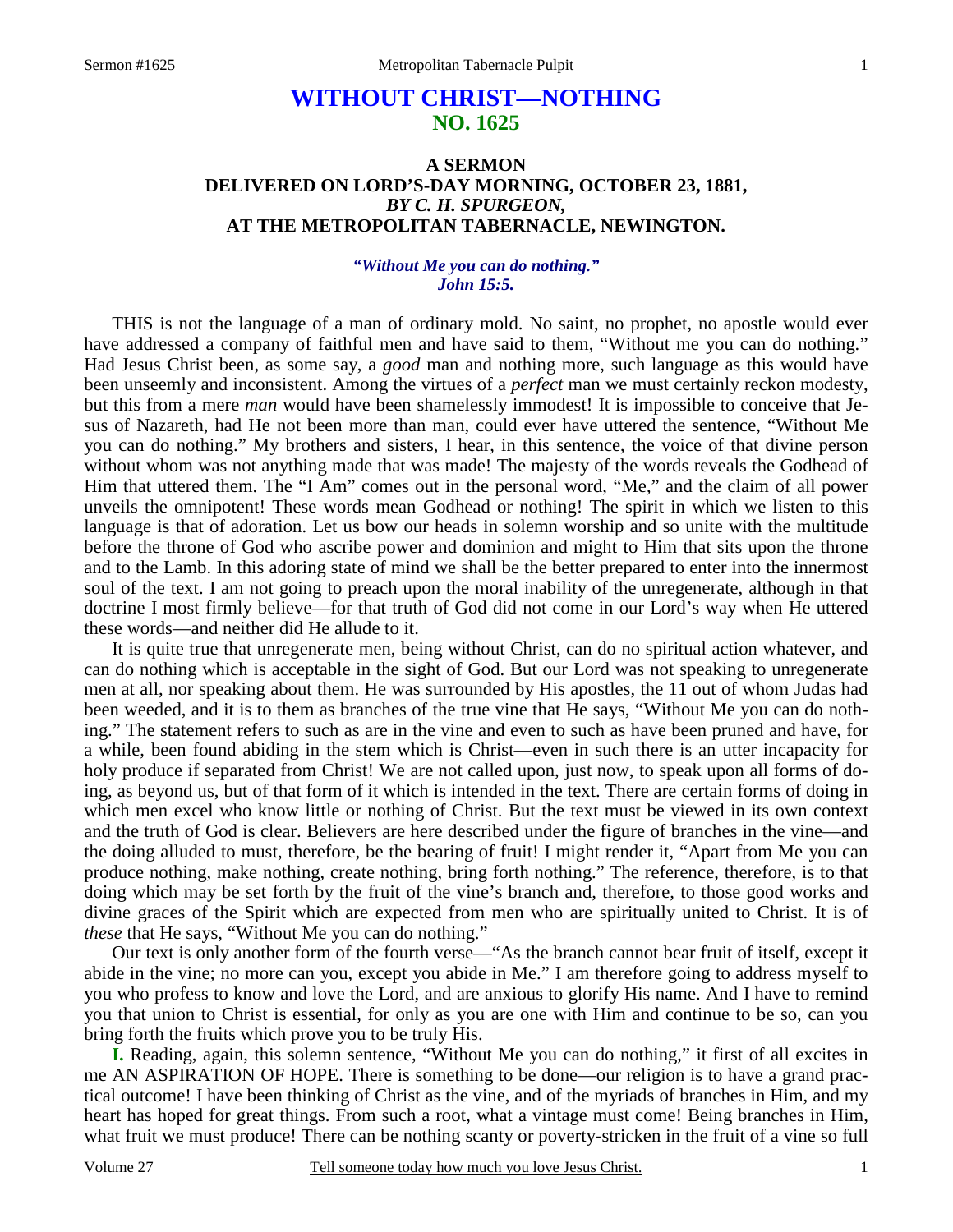of sap! Fruit of the best quality, fruit in the utmost abundance, fruit unrivalled must be borne by such a vine. That word, "do," has music in it! Yes, brethren, Jesus went about doing good and, being in Him, *we* shall do good! Everything about Him is efficient, practical—in a word, fruit bearing—and being joined to Him, much will yet be done by us.

 We have been saved by the almighty grace of God apart from all doings of our own and now that we are saved, we long to do something in return! We feel a high ambition to be of some use and service to our great Lord and Master. The text, even though there is a negative in it, yet raises in our soul the hope that before we go from here and are no more, we may even here on earth do something for Christ! Beloved, there is the ambition and hope before us of doing something in the way of glorifying God by bringing forth the fruits of holiness, peace and love. We would adorn the doctrine of God, our Savior, in all things. By pureness, by knowledge, by long-suffering, by love unfeigned, by every good and holy work we would show forth the praises of our God! Apart from the Lord Jesus we know we cannot be holy—but joined unto Him we overcome the world, the flesh and the devil—and we walk with garments unspotted from the world! The fruit of the Spirit is love, joy, peace, long-suffering, gentleness, goodness, faith, meekness, temperance and all manner of holy conversation, for none of these things are we equal of ourselves, and yet by faith we say with Paul, "I can do all things through Christ which strengthens me." We may be adorned with plentiful clusters. We may cause the Savior to have joy in us that our joy may be full! Great possibilities are before us! We aspire not only to produce fruit in ourselves, but to bear much fruit in the conversion of others, even as Paul desired concerning the Romans, that he might have fruit among them.

 In this matter we can do nothing whatever, alone, but being united unto Christ we bring forth increase unto the Lord. Our Lord Jesus said, "The works that I do shall you do also, and greater works than these shall you do, because I go unto the Father." Brothers and sisters, a hope springs up in our bosom that we may, each one of us, bring many souls to Jesus! Not because we have any power in ourselves, but because we are united to Jesus, we joyfully hope to bring forth fruit in the way of leading others to the knowledge of the gospel! My soul takes fire of hope and I say to myself, if it is so, all these branches and all alive—how much fruit of further blessing will ripen for this poor world? Men shall be blessed in us because we are blessed in Christ! What must be the influence of ten thousand godly examples? What must be the influence upon our country of thousands of Christian men and women practically advancing love, peace, justice, virtue, and holiness? And if each one is seeking to bring others to Christ, what numerous conversions there must be, and how large must the church of God be increased? Do you not know that if there were only 10,000 real Christians in the world, yet if each one of these brought one other to Christ every year it would not need 20 years to accomplish the conversion of the entire population of the globe? This is a simple sum in arithmetic which any schoolboy can work out. Certainly it is a small thing that each one should bring another to the Lord! And surely, if we are one with Him, we may hope to see it done! So I sit down and dream right comfortably, according to the promise, "Your young men shall see visions and your old men shall dream dreams." See these thousands of branches proceeding from such a stem as Christ Jesus—and with such sap as the Holy Spirit flowing through them, why, surely, this vine must soon clothe the mountains with its verdure and there shall not remain a single barren rock unadorned with the blessed foliage! Then shall the mountains drop sweet wine and all the hills shall melt! Not because of any natural fertility in the branches, but because of their glorious root, stem and sap, each one shall bear full clusters and each fruitful branch shall run over the wall!

 Beloved friends in Christ, have you not strong desires to see some such consummation? Do you not long to take a share in the high enterprise of winning the world to Christ? Oh, you that are young and full of spirits, do you not long to press to the front of this great crusade? Our souls pine to see the knowledge of the Lord covering the earth as the waters cover the sea! It is glad tidings to us that, joined unto Christ, we can do something in this great business—something upon which the Lord will smile something which shall redound to the glory of His name! We are not condemned to inaction. We are not denied the joy of service, the superior blessedness of giving and of doing. The Lord has chosen us and ordained us to go and bring forth fruit, fruit that shall remain! This is the aspiration which rises in our soul—may the Lord grant that we may see it take actual form in our lives!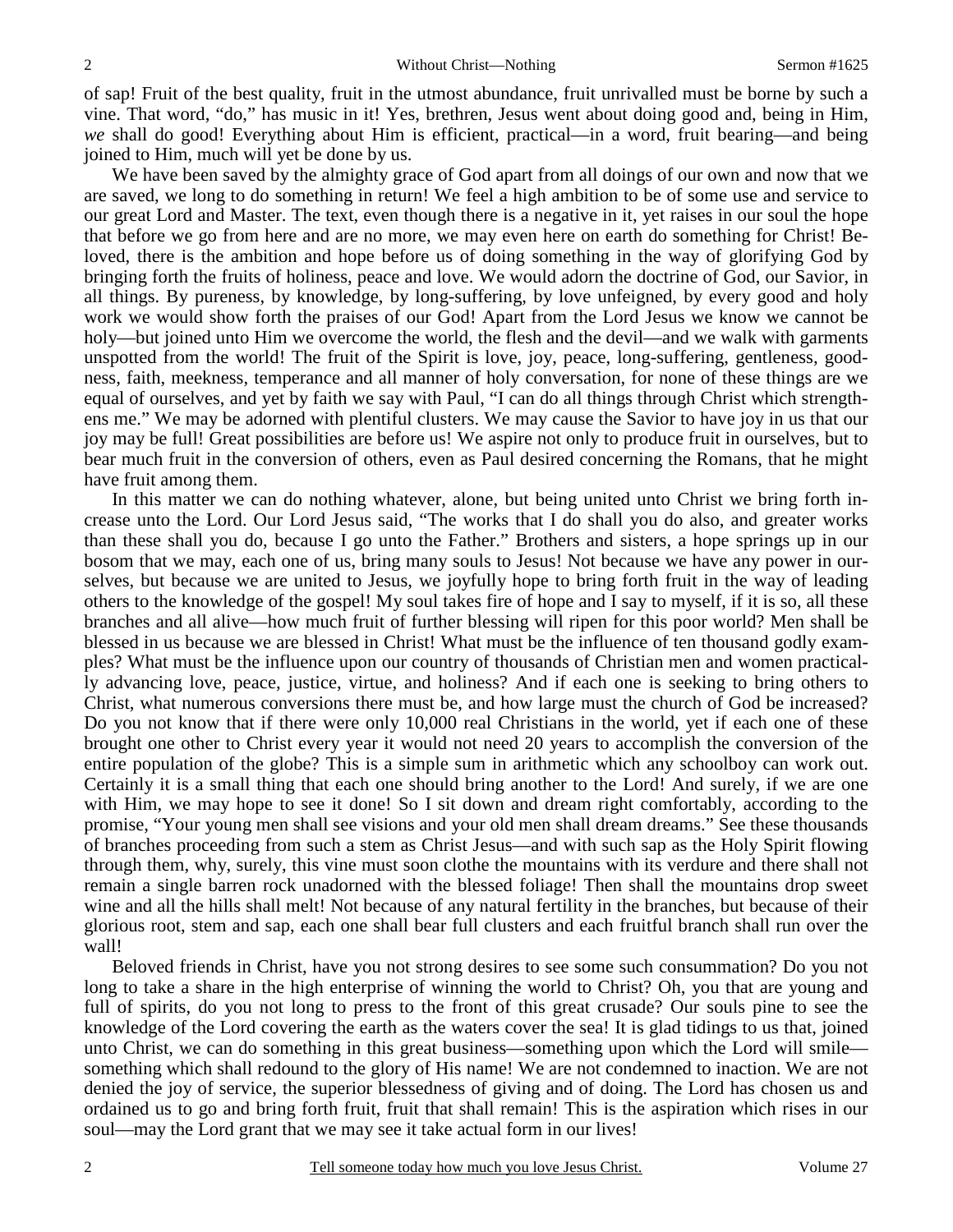**II.** But now, in the second place, there passes through my heart a shudder—A SHUDDER OF FEAR. Albeit I glow and burn with strong desire and rise upon the wing of a mighty ambition to do something great for Christ, yet I read the text and a sudden trembling takes hold upon me. "Without Me"—it is *possible*, then, that I may be *without* Christ, and so may be utterly incapacitated for all good! Come, friends, I want you to feel, even though it casts a cold chill over you, that you may possibly be, "without Christ." I would have you feel it in the very marrow of your bones—yes, in the center of your hearts.

 You profess to be in Christ, but are you? The large majority of those to whom I speak this morning are visible members of the visible church of Christ. But what if you should not be so in Him as to bring forth fruit? Evidently there are branches which, in a certain sense are in the vine, and yet bring forth no fruit! It is written, "Every branch in Me that bears not fruit He takes away." Yes, you are a member, perhaps an elder, perhaps a deacon, possibly a minister—and so you are in the vine—but are you bringing forth the fruits of holiness? Are you consecrated? Are you endeavoring to bring others to Jesus Christ? Or is your profession a thing apart from a holy life and devoid of all influence upon others? Does it give you a name among the people of God and nothing more? Say, is it a mere natural association with the church, or is it a living, supernatural union with Christ? Let the thought go through you and prostrate you before Him who looks down from heaven upon you! He lifts His pierced hands and cries, "Without Me you can do nothing." My friend, if you are without Christ, what is the use of carrying on that Bible class, for you can do nothing? What is the use of my coming to this pulpit if I am without Christ? What is the use of your going down into the Sunday school this afternoon if, after all, you are without Christ? Unless we have the Lord Jesus, ourselves, we cannot take Him to others! Unless within us we have the living water springing up unto eternal life, we cannot overflow so that out of our midst shall flow rivers of living water! I will put the thought another way—What if you should be in Christ, but not so in Him as to *abide* in Him? It appears from our Lord's words that some branches in Him are cast forth and are withered. "If a man *abide* not in Me, he is cast forth as a branch and is withered." Some who are called by His name and reckoned among His disciples—whose names are heard whenever the roll of the church is read—yet do not continue in Him.

 My hearer, what if it should happen that you are only in Christ on Sunday, but in the *world* all the rest of the week? What if you are only in Christ at the communion table, or at the prayer meeting, or at certain periods of devotion? What if you are off and on with Christ? What if you play fast and loose with the Lord? What if you are an outside saint and an inside devil? Ah me, what will come of such conduct as this? And yet, some persist in attempting to hold an intermittent communion with Christ—in Christ today because it is the Sabbath—out of Christ tomorrow because it is the market and obedience to Christ might be inconvenient when they buy and sell. This will not do! We must be so in Christ as to be *always* in Him, or else we are not living branches of the living vine and we cannot produce fruit. If there were such a thing as a vine branch that was only occasionally joined to the stem, would you expect it to yield a cluster to the farmer? So neither can you, if you are off and on with Christ. You can do nothing if there is not constant union. One year when I was traveling towards my usual winter resting place, I stopped at Marseilles, and there was overtaken by great pain. In my room in the hotel I found it cold and so I asked for a fire. I was sitting in a very desponding mood, when suddenly the tears came to my eyes, as if struck with a great sorrow. I shall never forget the thoughts which stirred my heart! The porter came in to light the fire. He had in his hand a bundle of twigs. I called to him to let me look at it. He was about to push it into the stove as fuel with which to kindle the fire. As I took the bundle into my hand, I found it was made of vine branches—branches that had been cut off, now that the pruning time was come. Ah me, I thought, will this be my portion? Here I am, away from home, unable to bear fruit, as I love to do. Shall I end with this as my portion? Shall I be gathered for the fire? Those vine shoots were parts of a good vine, no doubt—branches that once looked fair and green—but now they were fuel for the flame. They had been cut off and cast off as useless things! And then men gathered them and tied them in bundles and they were ignobly thrust into the fire.

 What a picture! There goes a bundle of ministers into the fire! There is a bundle of elders! There's another bundle of deacons! Next a bundle of church members, a bundle of Sunday school teachers! "Men gather them and cast them into the fire, and they are burned." Dear brothers and sisters, shall this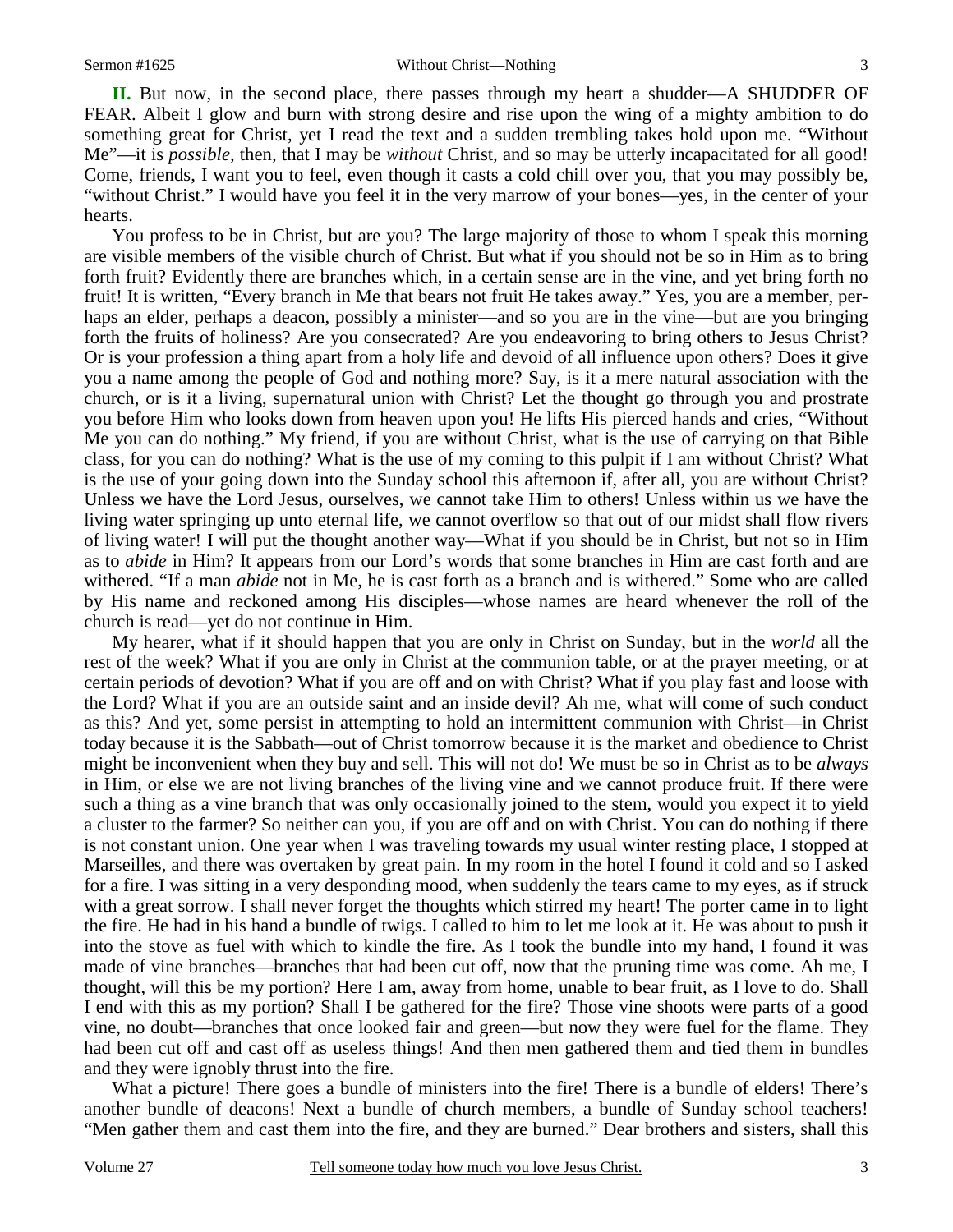be the lot of any of us who have named the name of Christ? Well did I say a shudder may go through us as we listen to those words, "without Me." Our end without Christ will be terrible, indeed! First, no fruit; then no life; and, at last, no place among the saints, no existence in the church of God! Without Christ we *do* nothing, we *are* nothing, we are *worse* than nothing! This is now the condition of the heathen and it was our own condition once—God forbid that we should find it to be our condition now—"without Christ, having no hope!" Here is grave cause for heart-searching and I leave the matter with you to that end.

**III.** Having come so far in our second head, under the third I behold A VISION OF TOTAL FAIL-URE. "Without Me," says the text, "you can do nothing"—you can produce nothing. The visible church of Christ has tried this experiment a great many times, already, and always with the same result. Separated from Christ, His church can do nothing which she was formed to do. She is sent into the world upon a high enterprise, with noble aims before her and grand forces at her disposal—but if she should cease from communion with Christ—she would become wholly incapable!

 Now what are the outward signs of any community being apart from Christ? Answer—first, it may be seen in a ministry without Christ in its doctrine. This we have seen, ourselves. Woe is the day that it is so! History tells us that not only in the Romish Church and the Anglican Church, but among the Nonconformist Churches, Christ has been, at times, forgotten! Not only among Unitarians, but among Presbyterians, Methodists, and Baptists—all round, Jesus has been dishonored. Attempts have been made to do something without Christ as the truth to be preached. Ah me, what folly it is! They preach up intellectualism and hope that this will be the great power of God, but it is not. "Surely," they say, "novelties of thought and refinements of speech will attract and win converts! If the preachers aspire to be leaders of thought—will they not command the multitude and charm the intelligent? Add music and architecture and what is to hinder success?" Many a young minister has given up his whole mind to this—to try and be exceedingly refined and intellectual—and what has he done with these showy means? The sum total is expressed in the text—"Nothing." "Without Me you can do nothing." What emptiness this folly has created—when the pulpit is without Christ, the pews are soon without people! I knew a chapel where an eminent divine was to be heard for years. A converted Jew, coming to London to visit a friend, set out on Sunday morning to find a place of Christian worship, and he chanced to enter the chapel of this eminent divine. When he came back he said that he feared he had made a mistake—he had turned into a building which he hoped was a Christian place of assembly, but as he had not heard the name of Jesus all the morning, he thought, perhaps, he had fallen in with some other religionists. I fear that many modern sermons might just as fairly have been delivered in a Muslim mosque as in a Christian church! We have too many preachers of whom we might complain, "they have taken away my Lord and I know not where they have laid Him."

 Christianity without Christ is a strange thing, indeed. And what comes of it where it is held up to the people? Why, by-and-by there would not be enough people to support the ministry! Empty benches are plentiful and the thing gets pretty nearly wound up. Blessed be God for it! I am heartily glad that without Christ these pretended ministers cannot prosper! Leave Christ out of the preaching and you shall do nothing. Only advertise it all over London, Mr. Baker, that you are making bread without flour—put it in every paper, "Bread without flour"—and you may soon shut up your shop, for your customers will hurry off to other bakers! Somehow there is a strange prejudice in people's minds in favor of bread made with flour, and there is also an unaccountable prejudice in the human mind which makes men think that if there is a gospel, it must have Christ in it. A sermon without Christ as its beginning, middle and end is a mistake in conception, and a crime in execution! However grand the language, it will be merely much ado about nothing if Christ is not there. Yes, and I mean by Christ not merely His example and the ethical precepts of His teaching, but His atoning blood, His wondrous satisfaction made for human sin, and the grand doctrine of, "believe and live." If, "Life for a look at the Crucified One" is obscured, all is dark! If justification by faith is not set in the very forefront in the full blaze of light, nothing can be accomplished! Without Christ in the doctrine you shall do nothing!

 Further, without acknowledging always the absolute supremacy of Christ, we shall do nothing. Jesus is much complimented, nowadays, but He is not *submitted* to as absolute Lord! I hear many pretty things about Christ from men who reject His gospel. "Lives of Christ" we have in any quantity! Oh for one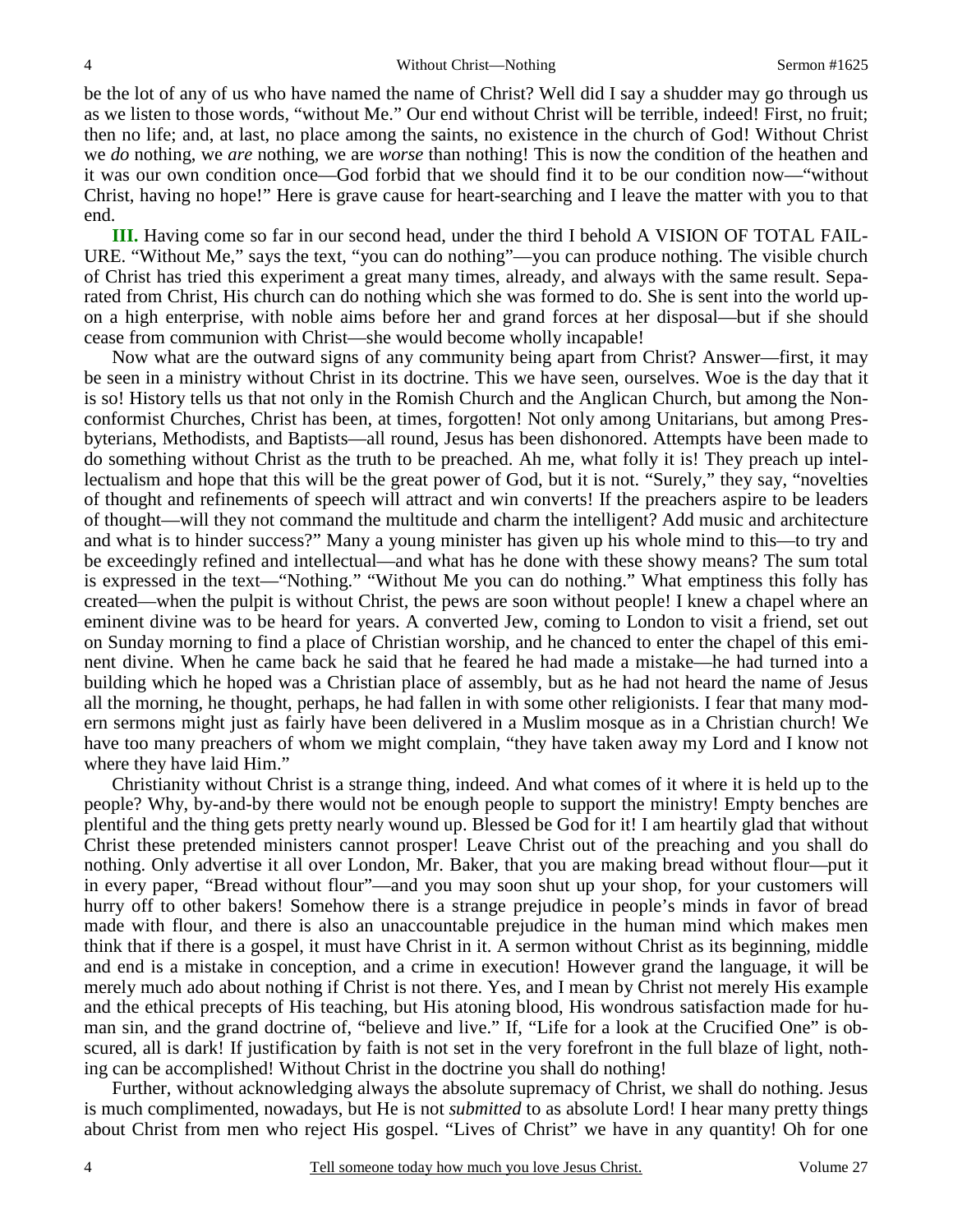who would set Him forth in His glory as God, as head of the Church, and Lord of all! I should greatly like to see a, "Life of Christ," written by one who know Him by communion with Him, and by reverently sitting at His feet! Most of the pretty things about Jesus which I read nowadays seem to have been written by persons who have seen Him through a telescope at a great distance and know Him, "according to Matthew," but not according to personal fellowship! Oh, for a "Life of Christ," by Samuel Rutherford or George Herbert, or by some other sweet spirit to whom the ever-blessed one is such a familiar friend! Certain modern praises of Jesus are written upon the theory that, on the whole, the Savior has given us a religion that is tolerably suited to the enlightenment of the  $19<sup>th</sup>$  Century and may be allowed to last a little longer. Jesus is commended by these critics and somewhat admired as preferable to most teachers—but He is, by no means, to be blindly followed. It is fortunate for Jesus that He commends Himself to the "best thought" and ripest culture of the period, for, if He had not done so, these wise gentlemen would have exposed Him as being behind the times! Of course they have, every now and then, to rectify certain of His dogmas, especially such as justification by faith, or atonement, or the doctrine of election! These are old-fashioned things which belong to an older and less enlightened period, and therefore they adapt them by tearing out their real meaning. The doctrines of grace, according to the infallible critics of the period, are out of date—nobody believes them, and they settle off old-fashioned believers as non-existent! Christ is rectified and squared—and His garment without seam is taken off, and He is dressed out in proper style—as by a West-End clothier. Then He is introduced to us as a remarkable teacher, and we are advised to accept Him as far as He goes. The wise ones tolerate Jesus, but there is no telling what is to come—the progress of this age is so astonishing that it is just possible we shall, before long, leave Christ and Christianity behind!

 Now, what will come of this foolish wisdom? Nothing but delusions, mischief, infidelity, anarchy, and all manner of imaginable and unimaginable ills! The fact is, if you do not acknowledge Christ to be all, you have virtually left Him out and are without Him! We must preach the gospel because Christ has revealed it. "Thus says the Lord," is to be our logic. We must preach the gospel as ambassadors delivering their message—that is to say, in the King's name—by an authority not their own. We preach our doctrines, not because we consider that they are convenient and profitable, but because Christ has commanded us to proclaim them. We believe the doctrines of grace, not because the enlightenment of the age sets its wonderful imprimatur upon them, but because they are true and are the voice of God! Age or no age has nothing to do with us. The world hates Christ, and must hate Him—if it would boldly denounce Christ it would be to us a more hopeful sign than its deceitful Judas kiss. We keep simply to this—the Lord has said it, and we care not who approves or disapproves. Jesus is God and head of the Church—and we must do what He bids us and say what He tells us—if we fail in this, nothing of good will come of it. If the Church gets back to her loyalty, she shall see what her Lord will do, but without Christ as absolute Lord, infallible teacher and honored King, all must be failure even to the end.

 Go a little further—you may have sound doctrine and yet do nothing unless you have Christ in your spirit. I have known all the doctrines of grace to be unmistakably preached and yet there have been no conversions—for this reason—that they were not expected and scarcely desired. In former years many orthodox preachers thought it to be their sole duty to comfort and confirm the godly few who by dint of great perseverance found out the holes and corners in which they prophesied. These brethren spoke of sinners as of people whom God might possibly gather in if He thought fit to do so—but they did not care much whether He did so or not. As to weeping over sinners as Christ wept over Jerusalem; as to venturing to invite them to Christ as the Lord did when He stretched out His hands all the day long; as to lamenting with Jeremiah over a perishing people—they had no sympathy with such emotions and feared that they savored of Arminianism. Both preacher and congregation were cased in a hard shell and lived as if their own salvation was the only design of their existence. If anybody did grow zealous and seek conversions, straightway they said he was indiscreet, or conceited. When a church falls into this condition it is, as to its spirit, "without Christ." What comes of it? Some of you know by your own observation what comes of it! The comfortable corporation exists and grows for a little while, but it comes to nothing in the long run. And so it must—there can be no fruit-bearing where there is not the Spirit of Christ as well as the doctrine of Christ. Unless the Spirit of the Lord rests upon you, causing you to agonize for the salvation of men even as Jesus did, you can do nothing!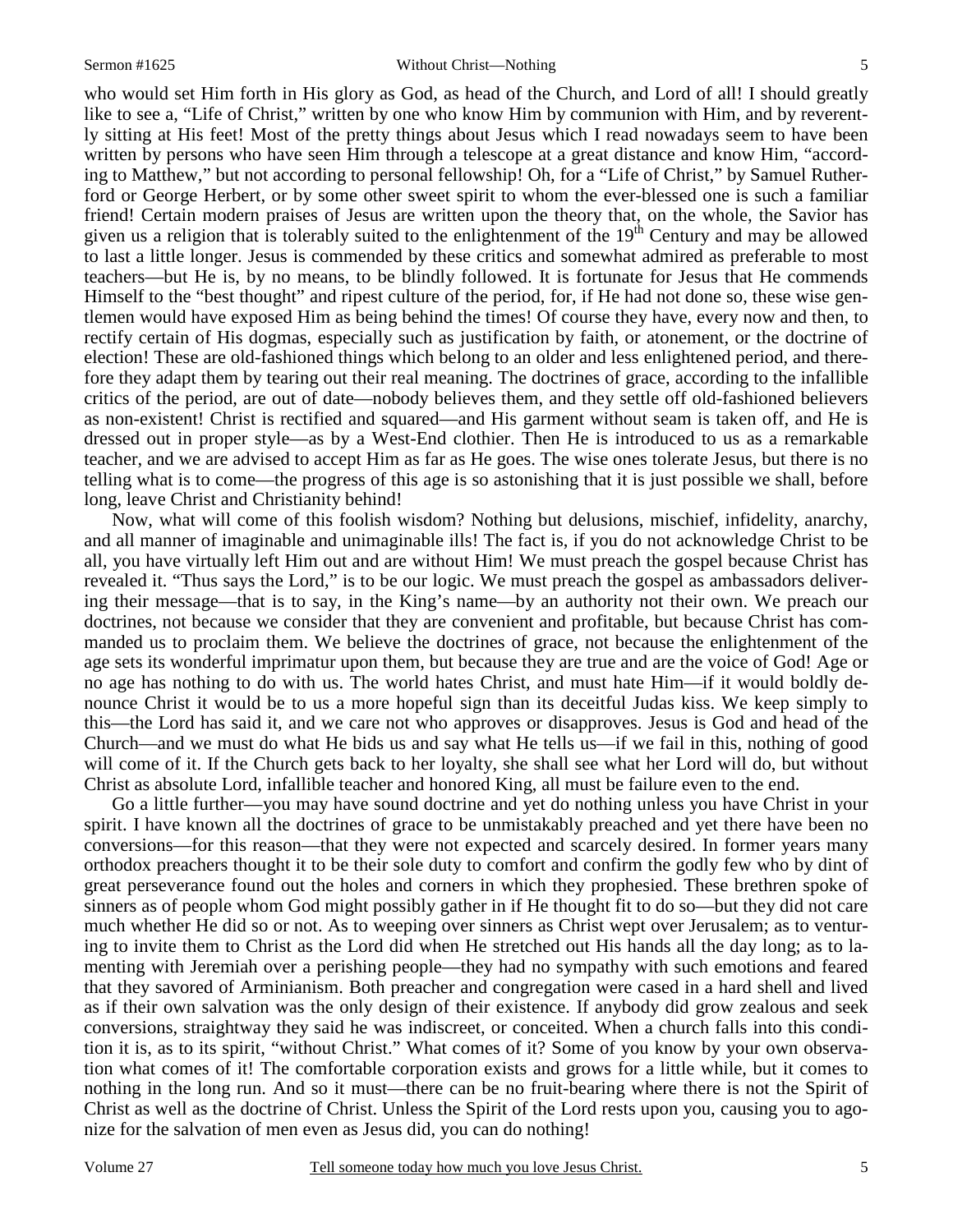But above all things we must have Christ with us in the power of His actual presence. Do we always think of this—"Without Me you can do nothing"? We are going out this afternoon to teach the young shall we be quite sure to take Christ with us? Or on the road shall we suddenly stop and say, "I am without my Master and I must not dare go another step"? The abiding consciousness of the love of Christ in our soul is the essential element of our strength. We can no more convert a sinner without Christ than we could light up new stars in the sky! Power to change the human will—power to enlighten the intellect as to the things of God and to influence the mind as to repentance and faith—must come *entirely* from the Most High. Do we feel that? Or do we put our thoughts together for an address and say, "Now, that is a strong point, and that will produce effect." And do we rest there? If so, we can do nothing at all! The power lies with the *Master,* not with the *servant!* The might is in the hand, not in the weapon! We must have Christ in these pews and in these aisles—and in this pulpit—and Christ down in our Sunday school! And we must have Christ at the street corner when we stand there to talk of Him! And we must feel that He is with us even to the end of the world, or we shall do nothing! We have, then, before us a vision of total failure if we attempt, in any way, to do without Christ. He says, "Without Me you can do nothing." It is in the *doing* that the failure is most conspicuous.

 You may talk a good deal without Him. You may *hold* congresses, conferences and conventions. But *doing* is another matter! Without Jesus you can talk any quantity, but without Him you can do nothing. The most eloquent discourse without Him will be all a bottle of smoke. You shall lay your plans, arrange your machinery, and start your schemes, but without the Lord you will do nothing! Immeasurable cloudland of proposals and not a spot of solid doing large enough for a dove's foot to rest on—such shall be the end of all! You may have all the money that generosity can lavish, all the learning that your universities can supply, and all the oratory that the most gifted can lay at your feet, but, "without Me," says Christ, "you can do nothing." Fuss, flare, fireworks and failure—that is the end of it! "Without Me you can do nothing." Let me repeat those words again, *"Do nothing." "Do* nothing" and the world dying around us! Africa in darkness, China perishing! India sunk in superstition, and a church which can do nothing! No bread to be handed out to the hungry, and the multitude fainting and dying! The rock to be smitten and the water of life to leap out for the thirsty, but not a drop forthcoming because Jesus is not there! Ministers, evangelists, churches, salvation armies, the world dies for need of you, and yet, "you can do nothing" if your Lord is away! The age shall advance in discovery, and men of science shall do their little best, but *you* shall do "nothing" without Christ—absolutely nothing! You shall not proceed a single inch upon your toilsome way, though you row till the oars snap with the strain! You shall be drifted back by winds and currents unless you take Jesus into the ship. Remember that all the while the great Husbandman is watching you, for His eye is on every vine branch. He sees that you are producing no grapes, and He is coming round with that sharp knife of His, cutting here and there! What must become of you who produce nothing? It makes one's very soul curdle within him to think that we should live to do nothing! Yet I fear that thousands of Christians get no further than this! They are not immoral, dishonest, or profane—but they *do* nothing! They think of what they would *like* to do, and they plan and they propose—but they do nothing! There are plenty buds, but not a single grape is produced, and all because they do not get into that vital, overflowing, effectual communion with Christ which would fill them with life, and compel them to bring forth fruit unto the glory of God! There is a vision, then, of the failure all along the line if we try to do without Christ.

**IV.** But now, fourthly, I hear A VOICE OF WISDOM, a still small voice which speaks out of the text and says to us who are in Christ, let us acknowledge this. Down on your knees, bow your mouths in the dust, and say, "Lord, it is true! Without you we can do nothing, nothing whatever that is good and acceptable in the sight of God! We have not ability of ourselves to *think* anything of ourselves, but our ability is of God." Now, do not speak thus, as if you paid a compliment which orthodoxy requires you to make—but from the deeps of your soul, smitten with an absolute self-despair, acknowledge the truth unto God. "To will is present with me, but how to perform that which I would, I find not. Lord, I am a good-for-nothing do-nothing! I am a fruitless, barren, dry, rotten branch without You, and this I feel in my inmost soul. Be not far from me, but quicken me by Your presence."

 Next, let us pray. If without Christ we can do nothing. Let us cry to Him that we may never be without Him! Let us, with strong crying and tears, entreat His abiding presence. He comes to those who seek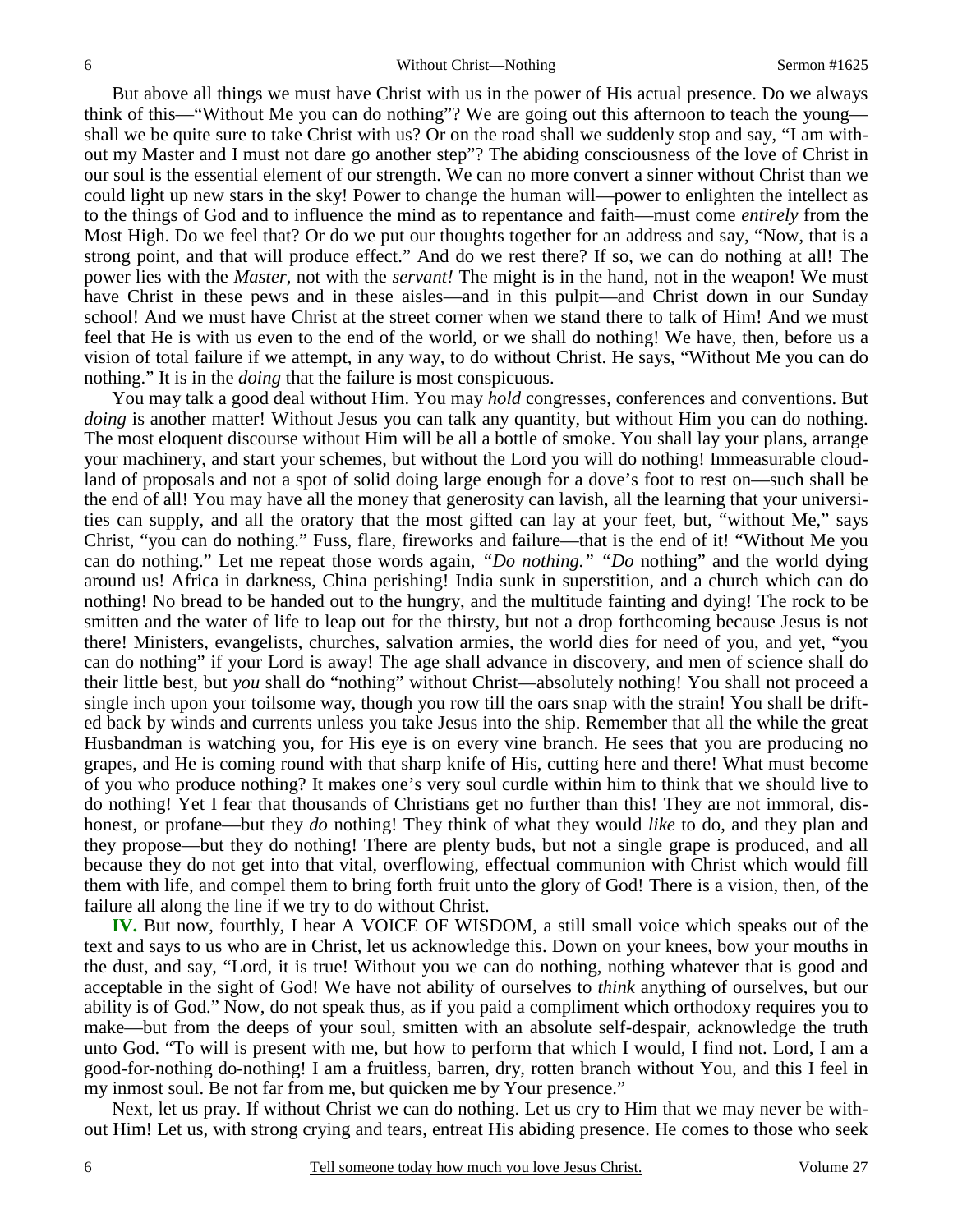Him—let us never cease seeking! In conscious fellowship with Him, let us plead that the fellowship should always be unbroken. Let us pray that we may be so knit and joined to Jesus that we may be one spirit with Him, never to be separated from Him again. Master and Lord, let the life floods of Your grace never cease to flow into us, for we know that we must be thus supplied or we can produce nothing! Brothers and sisters let us have much more prayer than has been usual among us. Prayer is appointed to convey the blessings God ordains to give—let us constantly use the appointed means, and may the result be always increasing from day to day.

 Next, let us personally cleave to Jesus. Let us not attempt a life of separation, for that would be to seek the living among the dead! Do not let us depart from Him for a single minute! Would you like to be caught at any one second of your life in a condition in which you could do nothing? I must confess I should not like to be in that state, incapable of defense against my enemies, or of service for my Lord. If an awakened one should come before you under distress of mind, and you should feel quite incapable of doing any good for him—what a sad perplexity! Or if you did not feel incapable, and yet should really *be* so—and what if you should, therefore, talk on in a religious way but know no power in it? Would it not be a sad thing? May you never be in such a state that you would be a do-nothing, with opportunities afforded and yet without strength to utilize them! If you are divided from Christ, you are divided from the possibility of doing good; cling therefore to the Savior with your whole might, and let nothing take you away from Him—no, not for an hour! Heartily submit yourselves, also, dear friends, to the Lord's headship and leadership, and ask to do everything in His style and way. He will not be with you unless you accept Him as your Master. There must be no quarrel about supremacy—you must yield yourself up absolutely to Him, to be, to do, or to suffer according to His will. When it is wholly so, He will be with you, and you shall do everything that is required of you. Wonderful things will the Lord perform through you when once He is your all in all! Will we not have it so?

 Once more—joyfully believe in Him. Though without Him you can do nothing, yet *with* Him all things are possible! Omnipotence is in that man who has Christ in him! Weakness, itself, you may be, but you shall learn to glory in that weakness because the power of Christ rests upon you if your union and communion with Christ are continually kept up! Oh for a grand confidence in Christ! We have not believed in Him, yet, up to the measure of the hem of His garment, for even *that* faith made the sick woman whole! Oh to believe up to the measure of His infinite Deity! Oh for the splendor of the faith which measures itself by the Christ in whom it trusts! May God bring us there! Then shall we bring forth much fruit to the glory of His name.

**V.** And now, lastly. While I was listening to my text, as a child puts a shell to its ear and listens till it hears the deep sea rolling in its windings, I heard within my text A SONG OF CONTENTMENT. "Without Me you can do nothing." My heart said, "Lord, what is there that I want to do without You? There is no pain in this thought to me. If I can do without You, I am sorry to possess so dangerous a power. I am happy to be deprived of all strength except that which comes from You. It charms, it exhilarates, and delights my soul to think that You are my all. Your have made me penniless as to all wealth of my own that I might dip my hand into Your treasury! You have taken all power away from every sinew and muscle of mine that I may rest on Your bosom." "Without Me you can do nothing."

 Be it so, brothers and sisters are you not all agreed? Do you wish to have it altered, any of you that love His dear name? I am sure you do not, for suppose, dear friends, we *could* do something without Christ? Then He would not have the glory of it. Who wishes that? There would be little crowns for our poor little heads, for we should have done something without Him. But now there is one great crown for that dear head which once was pierced with thorns—for all His saints put together cannot do anything without Him! The goodly fellowship of the apostles, the noble army of martyrs, and the triumphant host of the redeemed by blood, all put together, can do nothing without Jesus! Let Him be crowned with majesty who works in us both to will and to do of His own good pleasure! For our own sakes, for our Lord's sake, we are glad that it is so! All things are more ours by being His! And if our fruit is His, rather than our own, it is none the less, but all the more ours! Is not this rare music for a holy ear? I feel so glad that without Christ we can do nothing because I fear that if the Church could do something without Christ she would try to live without Him! If she could teach the school and bring the children to salvation without Christ, I am afraid Christ would never go into a Sunday school again. If we could preach suc